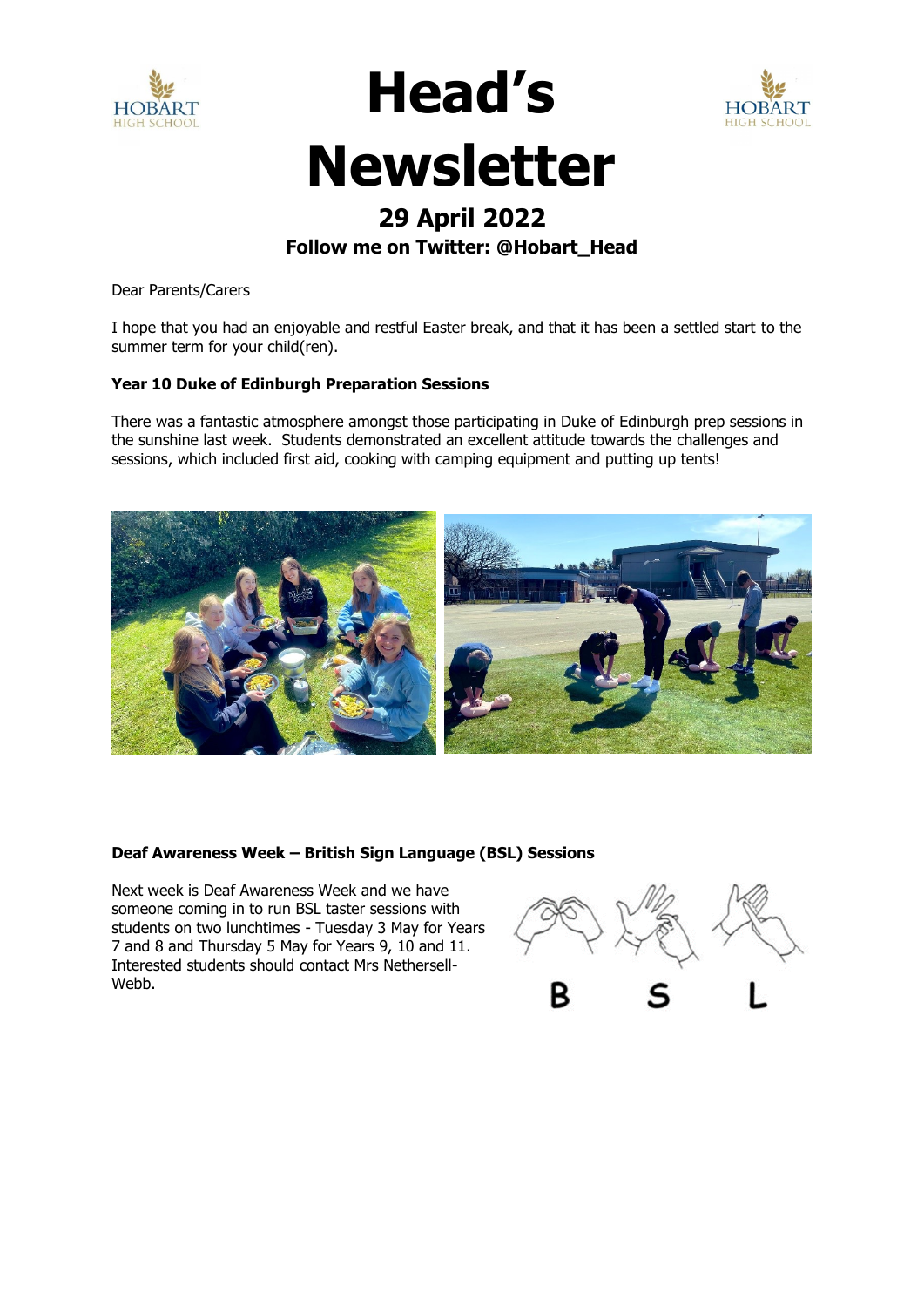



## **Head's Newsletter**

## **29 April 2022**

#### **Follow me on Twitter: @Hobart\_Head**

#### **Hobart Alumna Success – Ellie Bishop**

During the course of Easter break, we learnt of some fantastic news regarding the career of Ellie Bishop, a former Hobart student from the class of 2020. Ellie has played for Norwich City Ladies this year as left back/centre back, and has just helped them survive relegation from their league. She has started most games, which is some achievement given the team plays tier 4 women's football. Ellie has grown as both a person and a player over the season. Spurs have tracked her progress with the Norwich City Ladies, and this resulted in an invitation to play in a few friendlies. Spurs have now made Ellie an offer to play for them next season, and there has also been an offer from Birmingham City. Both teams compete in the Women's Super League (WSL). Many congratulations to Ellie!



#### **Readathon Update**

Further money has been raised as part of the World Book Day readathon and the total now stands at a fantastic £615! Well done to all involved and thanks to Mrs Briggs-Mee for her leadership. The funds are for children who are in hospital.



#### **Student Voice**

I had the pleasure of meeting the student voice leadership team for the second time in 2022 during the opening days of the term. This time around, the topics of discussion included mobile phones in school, signposting of

support in school and our work towards challenging prejudicial language. The maturity and depth of discussions are no longer a surprise, but it remains a privilege to be part of them. We have a third meeting booked for later in the half term when the remaining themes raised by students will be discussed and feedback will be given on the actions taken so far.